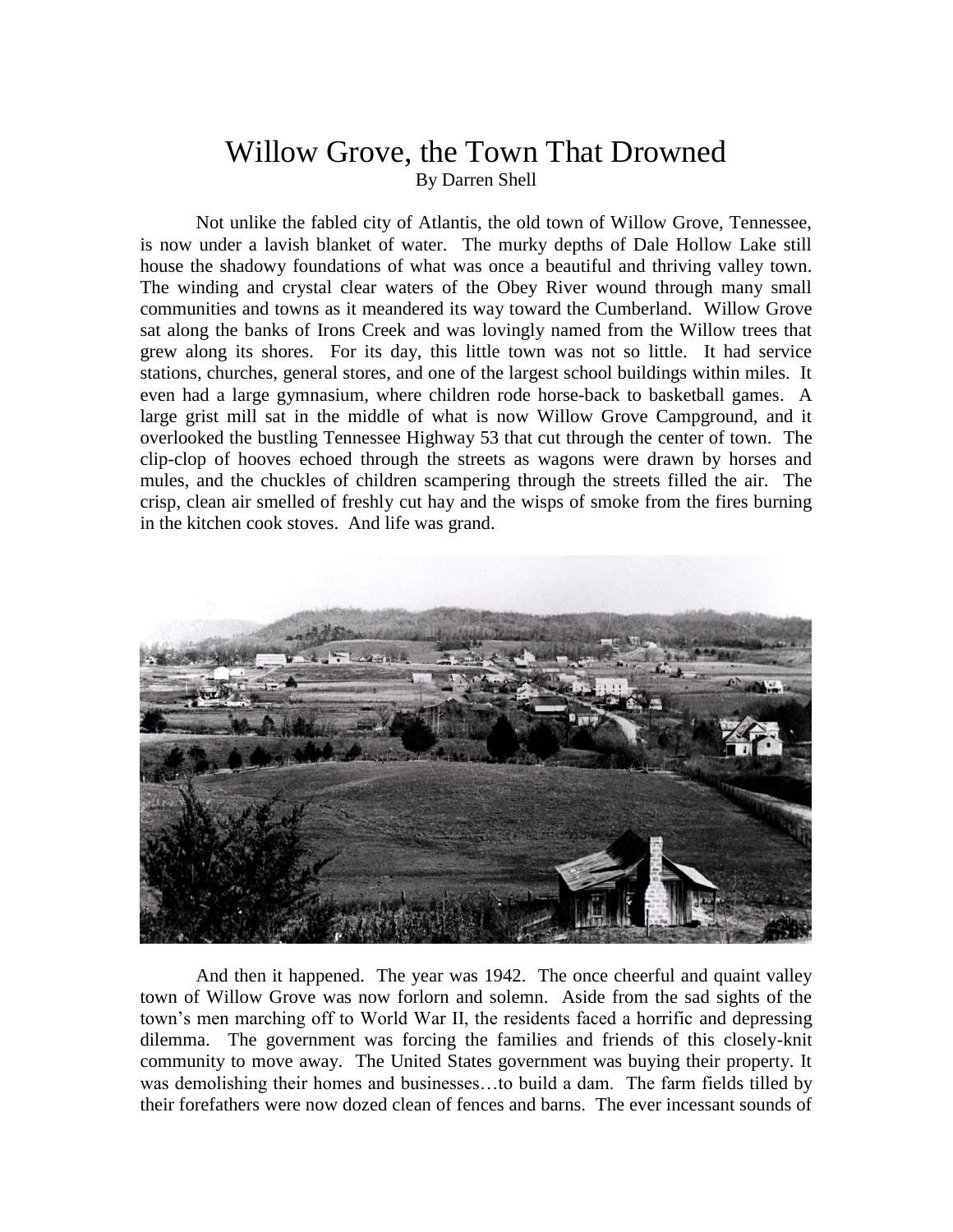chainsaws hummed day in and day out. Bonfires were kindled in every field and the loud claps of dynamite shook the earth. And the beautiful little valley town of Willow Grove now looked like a war zone.

Despite the anguish in their hearts, the community gathered one last time before the move. On July 18, 1942, the people of Willow Grove united at a town picnic. The Corps of Engineers set it up and made certain that county agents were on hand to help the townspeople with the inevitable move. Amid the anger and sadness, one of the town's most beloved members gave a particularly moving speech. Dr. Edward Clark convinced the people of Willow Grove to press forward and offered hope to those forced to move. His words softened the blow of moving. And for the people of Willow Grove, Father Time pressed on, and the water did rise.

In the years that followed, the rough terrain around the lake began to take shape. Marinas were built where the old roads entered the lake. Tiny wooden boats dotted the shores and people all over the country were beginning to love this special lake named Dale Hollow, in remembrance of the Dale family that owned the large tract of land that now houses a giant chunk of concrete that holds back billions of gallons of water. Dale Hollow Dam now stands in remembrance of William Dale and the hundreds of his descendents that now populate the surrounding communities.

The people of old Willow Grove still get together once a year for a reunion. On Sunday of Labor Day weekend, once again the familiar voices of the townspeople fill the air as memories flow and laughter helps heal the hearts of those that still mourn the loss of their old home town.